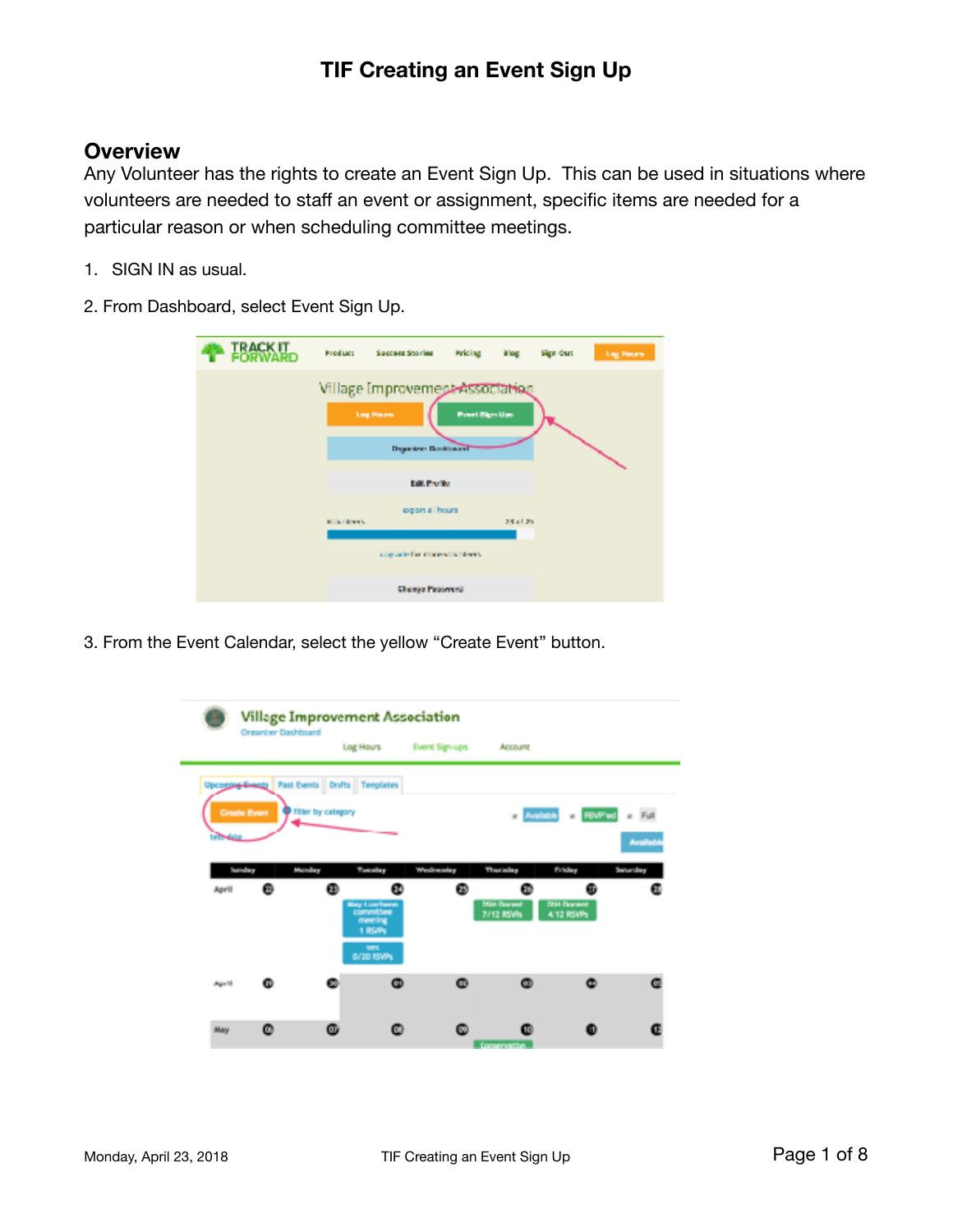- 4. Complete the information requested as follows:
	- A. Event Title Make this short but informative
	- B. Event Date An Event should be created for one day only. For activities that repeat often, such as the Kiosk or Designer Show Hours docents, set up one date, then refer to Duplicating and Bulk Duplicating Events.
	- C. Event Description Three items should be listed in this description area
		- 1. Description of this event with any special instructions such as where to go, what to bring, dress code if any.
		- 2. Contact information such as who to call with questions and best method of contact.
		- 3. Activity to be used when volunteer hours for this event are recorded.

|    | Event Title: *                                                                                                                |
|----|-------------------------------------------------------------------------------------------------------------------------------|
|    | DSH Publicity Committee Meeting                                                                                               |
|    | <b>Fvent Date:</b>                                                                                                            |
| в  | Forma: 04/23/2018                                                                                                             |
|    | 04/24/2018                                                                                                                    |
|    | <b>Event Description:</b>                                                                                                     |
|    | This Meeting is for all members of the DSH publicity committee and will be held at the VIA clubhouse. Please see the attached |
|    | Agenda.<br>Contact: Ann Sebastian at 301-866-5469 or AnnSebastian2@gmail.com                                                  |
| З. | Volunteer hours should be recorded under Fund - Designer Show House                                                           |
|    |                                                                                                                               |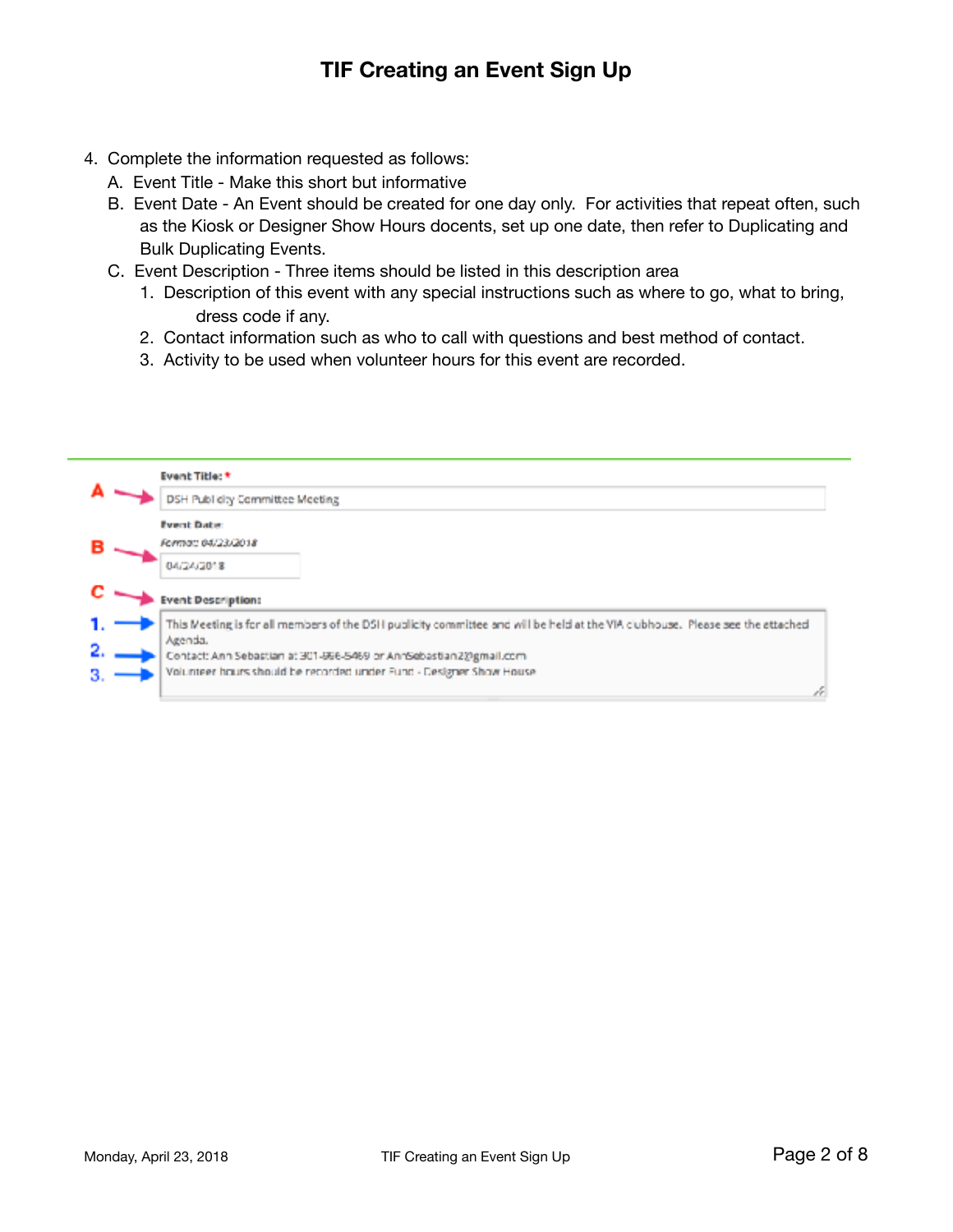#### D. Shift

- 1. Start Time: When volunteers should be at this Event.
- 2. End Time: When this Event is expected to end.
- 3. Shift Title: This could vary according to the type of event. Examples are:
	- $\cdot$  Event Staffing = Morning Shift
	- Specific Items = Potato Salad
	- Meetings = DSH Publicity
- 4. Description: This could vary according to the type of event. Examples are:
	- Event Staffing = Carpool if possible
	- Specific Items = Enough for 10 people
	- Meetings = Publicity personnel only
- 5. Volunteers Needed: Specify the number of people needed for this line item. For Meetings, leave as unlimited if the number of invitees is unknown.
- 6. Add More Values Continue to add more lines for sign up if additional shifts or items are needed for this same date.

|     | <b>Start Time:</b> | <b>End Time:</b>  | Shift Title: | <b>Description:</b> | Volunteers Needed: * |             |
|-----|--------------------|-------------------|--------------|---------------------|----------------------|-------------|
| $+$ | 10:00am            | $12:00 \text{pm}$ | Meeting      | Publicity only      | Unlimited            | n<br>$\sim$ |
|     |                    |                   |              |                     |                      |             |
|     | Add more values    |                   |              |                     |                      |             |

 E. Attachments - Documents supporting this Event can be uploaded and made available to Volunteers. Acceptable document formats are listed. More than one document can be added using the "Add another item" button.

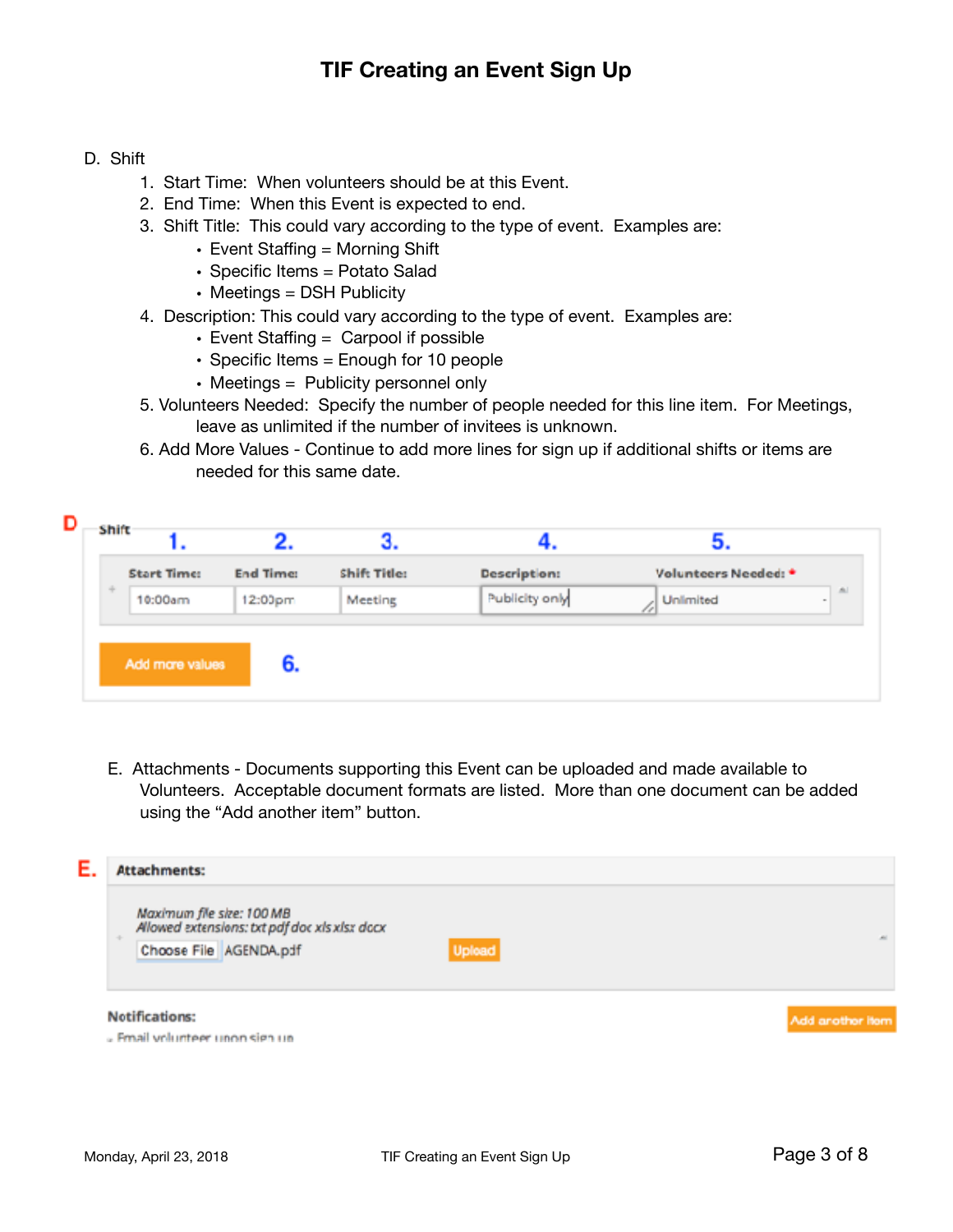- F. Notifications All the following notifications are self explanatory and are, by default, all activated.
	- Email volunteer upon sign up
	- Email organizer upon sign up
	- Email organizer when volunteer cancels
	- Email volunteer 2 days before event
	- Email signed-up volunteers if event is deleted
- G. Require Track It Forward account in order to RSVP? Leave default set to Yes. The VIA TIF account is private and closed to non-members.
- H. How do you want volunteers to log their hours for this event? **Whenever possible, it is recommended the Event Manager record volunteer hours in bulk.** 
	- 1. Notify volunteers to log their own hours. This will result in a reminder email being sent the morning after the event for each volunteer who signed up.
	- 2. Notify organizer to verify and log the volunteer's hours in bulk. An email will be sent to the Event Manager not to the individual volunteers.
	- 3. Don't encourage volunteers to log their hours for this event. This is not an option.
- I. Category  $=$  None Sorting by Category will not be in use for the VIA.

|    | Notifications:<br>Add another item<br>» Email volunteer upon sign up<br>. Email organizer upon sign up<br>J Email organizer when volunteer cancels<br>. Email volunteer 2 days before event<br>. Email signed-up volunteers if event is deleted                                                                                                                      |  |
|----|----------------------------------------------------------------------------------------------------------------------------------------------------------------------------------------------------------------------------------------------------------------------------------------------------------------------------------------------------------------------|--|
| G. | Require Track it Forward account in order to RSVP?: *<br>if you require Track it Forward accounts, we will prompt the user to login / create an account before RSVP ing. If you do not require Track<br>it Forward we will prompt them to log in I create on account as give them the aption of just leaving their name, phone number, and email.<br>$+ YPS$<br>- No |  |
| Н. | How do you want volunteers to log their hours for this avent?: *<br>. Notify volunteers to log their own hours<br><b>The Notify organizer to verify and log the volunteer's hours in bulk</b><br>. Ben't encourage volunteers to log their hours for this<br>Category:                                                                                               |  |
|    | - Name -                                                                                                                                                                                                                                                                                                                                                             |  |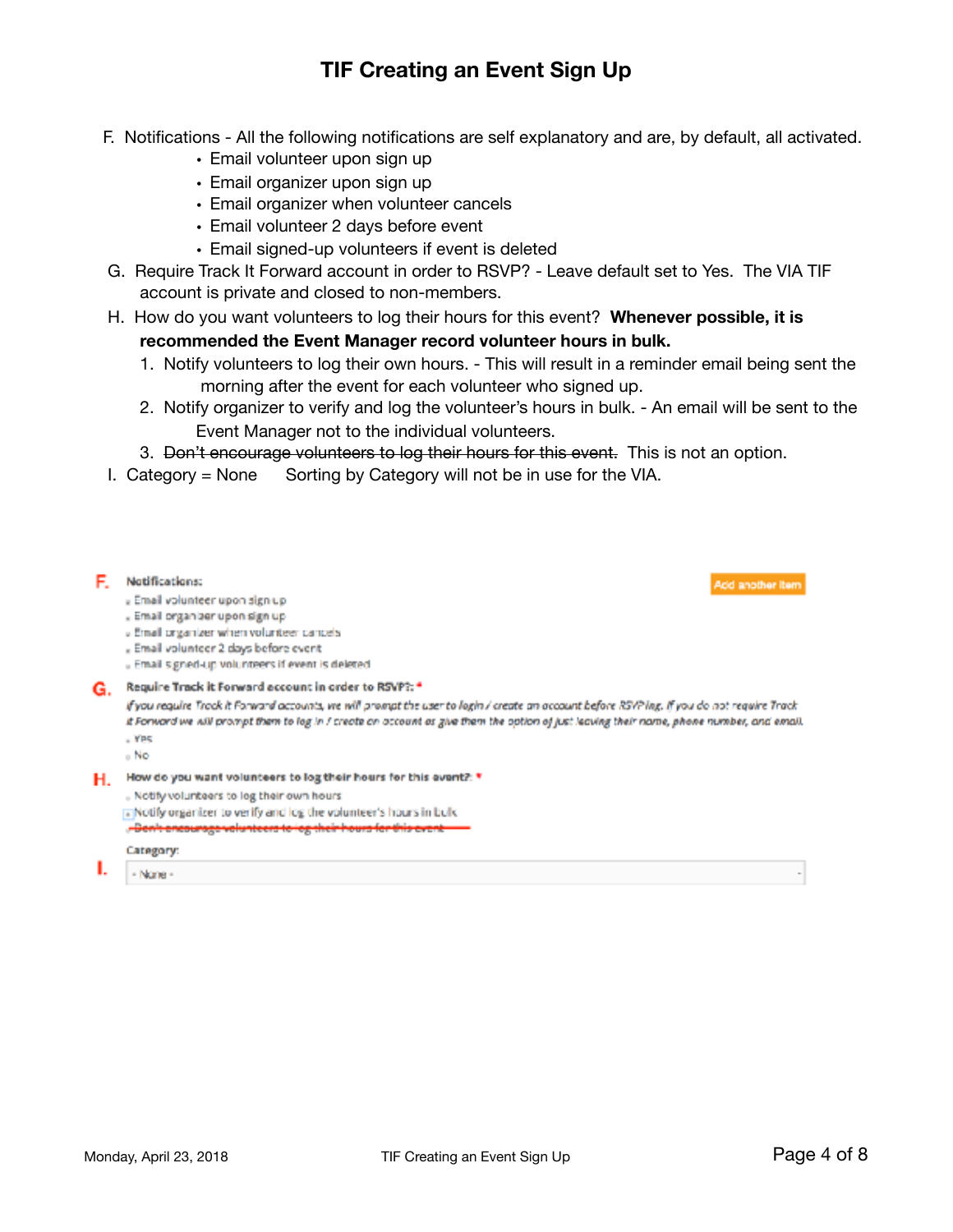#### *Permissions and Configurations*

- J. Show RSVP List to = Logged-in Volunteers
- K. Password Not recommended this be used
- L. Organizer is a required field and will, by default, autofill with the name of the person setting up the Event. This can be changed to another person if responsibility for managing this event must be transferred to another person.
- M. Workflow State = Published
- N. Do you want volunteers to associate hours to this event?  $=$  Yes
- O. Cancellation instructions: Optional field that can be used as a messaging tool in the event a Volunteer is canceling their sign up.

| Show RSVP List to: *<br>- Anyone<br>- Logged-in Volunteers<br>» Managers Only                                                                                                                                                                                                                                                                                                                                                                       |
|-----------------------------------------------------------------------------------------------------------------------------------------------------------------------------------------------------------------------------------------------------------------------------------------------------------------------------------------------------------------------------------------------------------------------------------------------------|
| Password:                                                                                                                                                                                                                                                                                                                                                                                                                                           |
| If you set a password, volunteers will need to enter a password to access this event signup sheet. The event signup sheets will still be<br>listed in the calendar.                                                                                                                                                                                                                                                                                 |
| Organizer: *                                                                                                                                                                                                                                                                                                                                                                                                                                        |
| Sebastian Ann                                                                                                                                                                                                                                                                                                                                                                                                                                       |
| Workflow State: *<br>- Published<br>- Draft<br>» Template                                                                                                                                                                                                                                                                                                                                                                                           |
| Do you want volunteers to associate hours to this event?: *<br>Enabling hour association allows volunteers to log hours to this event. This oliaws you to easily see which volunteers still need to log<br>their hours and log hours for volunteers that have not submitted hours yet. You can set a default for this for all new events in<br>Crganizer Dashboard >> Settings >> More Seitings >> Event Sign Ups. Read more here.<br>- Yes<br>» No |
| <b>Cancellation Instructions:</b><br>Defore your volunteers cancel, they'll be displayed these instructions.                                                                                                                                                                                                                                                                                                                                        |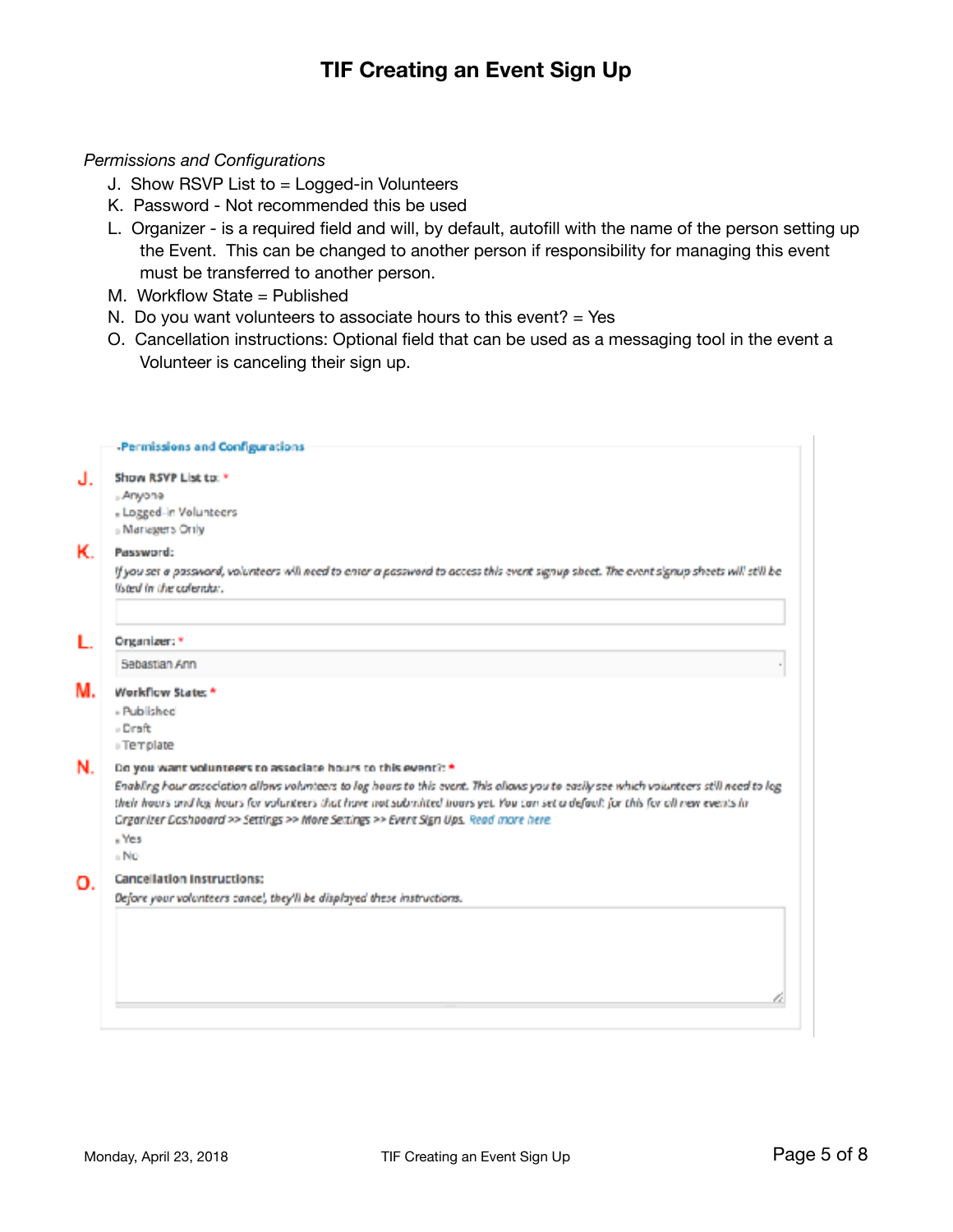- 5. SAVE your Event. This will return to the Event Summary page.
- 6. If this is a Meeting Event, continue with the following steps, otherwise SIGN OUT if your TIF session is finished.
- 7. From the Event Summary page, select the Yellow Sign Up button.



8. From the Sign Up screen, select the "Choose an existing volunteer", then select the first name of the committee member to be included in this meeting. Continue selecting names until all committee members have been added to the list. This will return to the Event Summary screen.



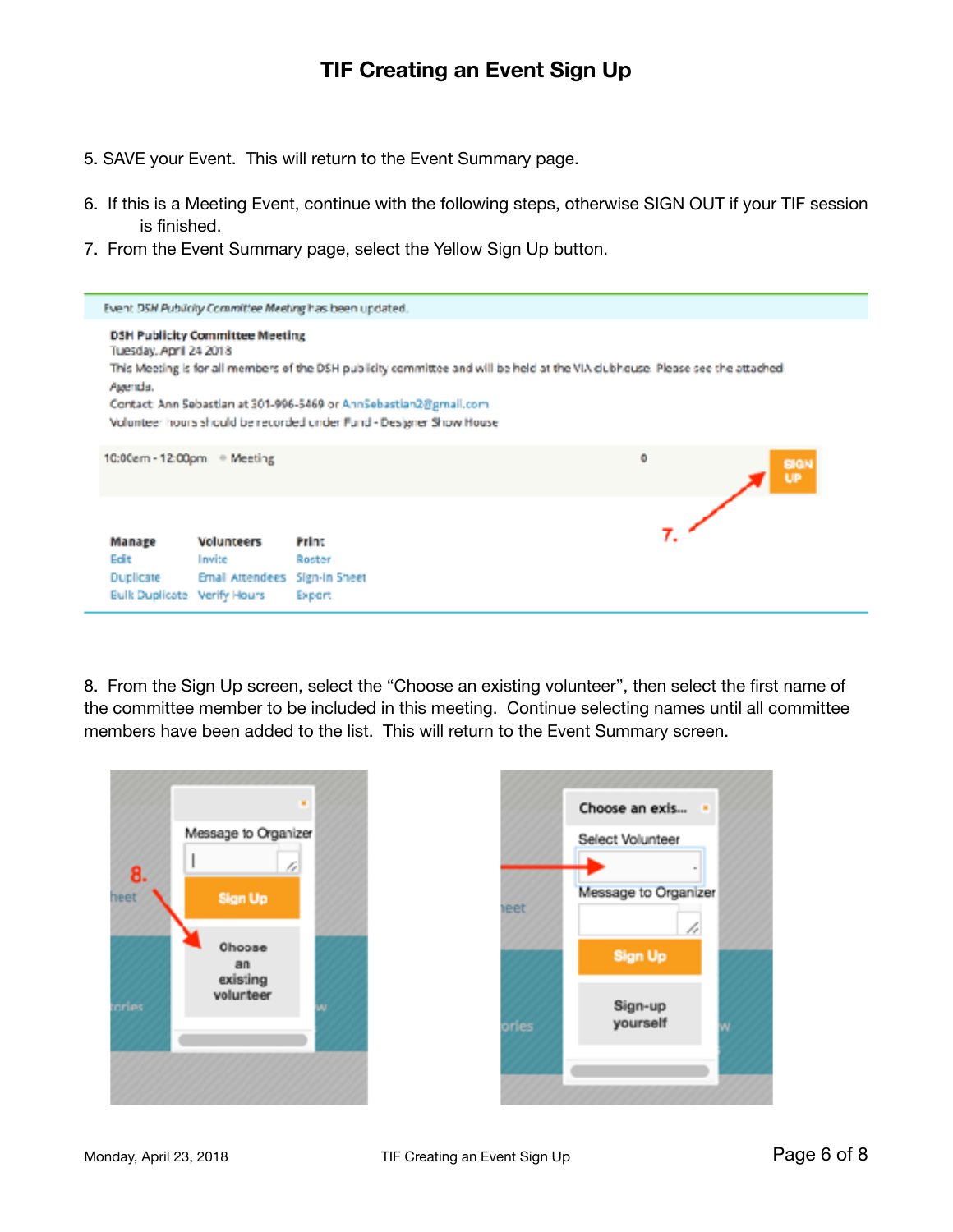9. On the Event Summary screen, confirm all names have been included. Select "Email Attendees" from the Volunteers menu at the bottom of the screen. If the notification to send an email upon sign up is active, each attendee will be notified when they are added to the list. It is advisable to send a follow up email with more information.



10. Complete the email information, then select the yellow "Next" button.

| Message Event Attendaes                                                                                                                                     |
|-------------------------------------------------------------------------------------------------------------------------------------------------------------|
| From Name:                                                                                                                                                  |
| Ann Sebastian                                                                                                                                               |
| Reply to:                                                                                                                                                   |
| AnnSebastian2@gmail.com                                                                                                                                     |
| Email subject line:                                                                                                                                         |
| Message for DSH Publicity Committee Meeting on Tuesday, April 24th 2018.                                                                                    |
| Write a message to your volunteers:                                                                                                                         |
| Your name has been added to the attendee list for this meeting. If you cannot attend, please use the link attached to remove<br>your name from the meeting. |
| -10.<br>Hope to see you there.<br>Anni                                                                                                                      |
| A fink to the event will automotionily be added to the meaning.                                                                                             |
| Send Previow Email<br><b>Nort</b><br>Go to event                                                                                                            |